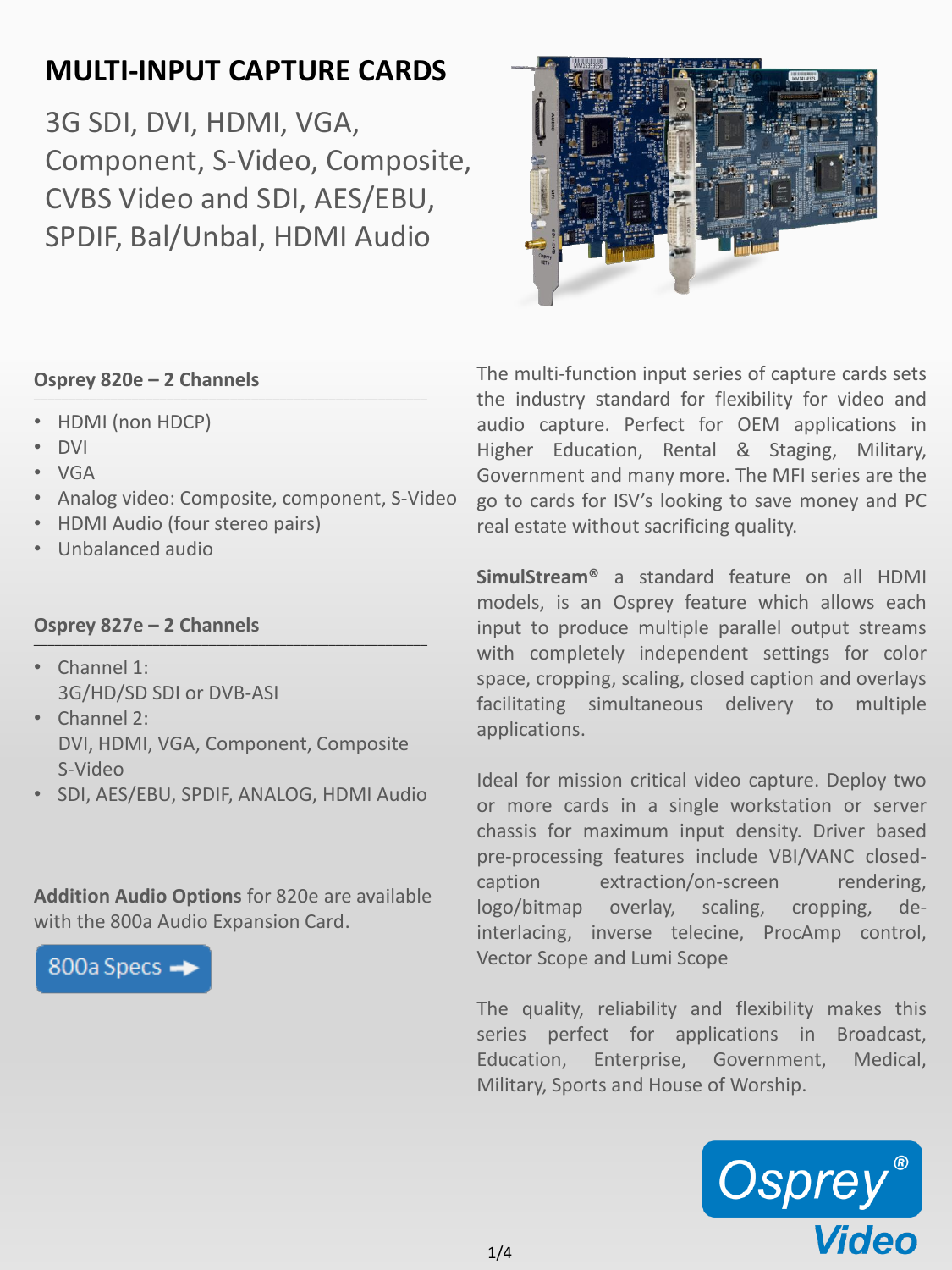# **Osprey® 827e Video capture card**

Model: 95-00487 Osprey 827e

### **Technical Specifications**

#### **Description** \_\_\_\_\_\_\_\_\_\_\_\_\_\_\_\_\_\_\_\_\_\_\_\_\_\_\_\_\_\_\_\_\_\_\_\_\_\_\_\_\_\_\_\_\_\_\_\_\_\_\_\_\_\_\_\_\_

Two channel mixed analog and digital video with audio features of the Osprey 800a built in.

#### **Format** \_\_\_\_\_\_\_\_\_\_\_\_\_\_\_\_\_\_\_\_\_\_\_\_\_\_\_\_\_\_\_\_\_\_\_\_\_\_\_\_\_\_\_\_\_\_\_\_\_\_\_\_\_\_\_\_\_

- PCI Express (x 4):
- Slots: x 4, x 8, or x 16
- PCIe 1.1

#### **Video Input** \_\_\_\_\_\_\_\_\_\_\_\_\_\_\_\_\_\_\_\_\_\_\_\_\_\_\_\_\_\_\_\_\_\_\_\_\_\_\_\_\_\_\_\_\_\_\_\_\_\_\_\_\_\_\_\_\_

- Video Input:
- 3GSDI SMPTE 424M
- HD-SDI SMPTE 292M
- SD-SDI SMPTE 259M
- DVB-ASI MPTS & SPTS
- HDMI (non HDCP)
- DVI
- VGA
- Composite, Component, S-Video

#### **Video Connector** \_\_\_\_\_\_\_\_\_\_\_\_\_\_\_\_\_\_\_\_\_\_\_\_\_\_\_\_\_\_\_\_\_\_\_\_\_\_\_\_\_\_\_\_\_\_\_\_\_\_\_\_\_\_\_\_\_

- SDI (DIN  $1.0/2.3 \times 1$ )
- DVI x 1

#### **Digital Video Modes** \_\_\_\_\_\_\_\_\_\_\_\_\_\_\_\_\_\_\_\_\_\_\_\_\_\_\_\_\_\_\_\_\_\_\_\_\_\_\_\_\_\_\_\_\_\_\_\_\_\_\_\_\_\_\_\_\_

- 1080i 50, 59.94, 60
- 1080p 23.98, 24, 25, 29.97, 30, 50, 60
- 720p 50, 59.94, 60
- 480i 29.97, 30 (NTSC)
- 576i 25 (PAL)
- 576p 25, 50



#### **Analog Video Modes** \_\_\_\_\_\_\_\_\_\_\_\_\_\_\_\_\_\_\_\_\_\_\_\_\_\_\_\_\_\_\_\_\_\_\_\_\_\_\_\_\_\_\_\_\_\_\_\_\_\_\_\_\_\_\_\_\_

- 1920 x 1080/23.98, 24, 25, 50, 59.94, 60
- $\cdot$  1600 x 1200/60
- 1400 x 1050/60, 75
- 1360 x 768/60
- 1280 x 1024/60, 85
- 1280 x 960/60, 85
- 1280 x 800/60 1280 x 768/75, 85
- 1280 x 720/50, 60 1024 x 768/60, 85
- 800 x 600/85
- 640 x 480/60, 85

#### **Audio Input** \_\_\_\_\_\_\_\_\_\_\_\_\_\_\_\_\_\_\_\_\_\_\_\_\_\_\_\_\_\_\_\_\_\_\_\_\_\_\_\_\_\_\_\_\_\_\_\_\_\_\_\_\_\_\_\_\_

- Balanced Audio (2 stereo pair, 4 x mini XLR)
- Embedded SDI and HDMI
- Two additional pairs from list below AES digital audio (2 stereo pair, 2 x mini XLR) SPDIF digital audio (2 stereo pair, 2 x RCA) Unbalanced Audio (2 stereo pair, 4 x RCA)



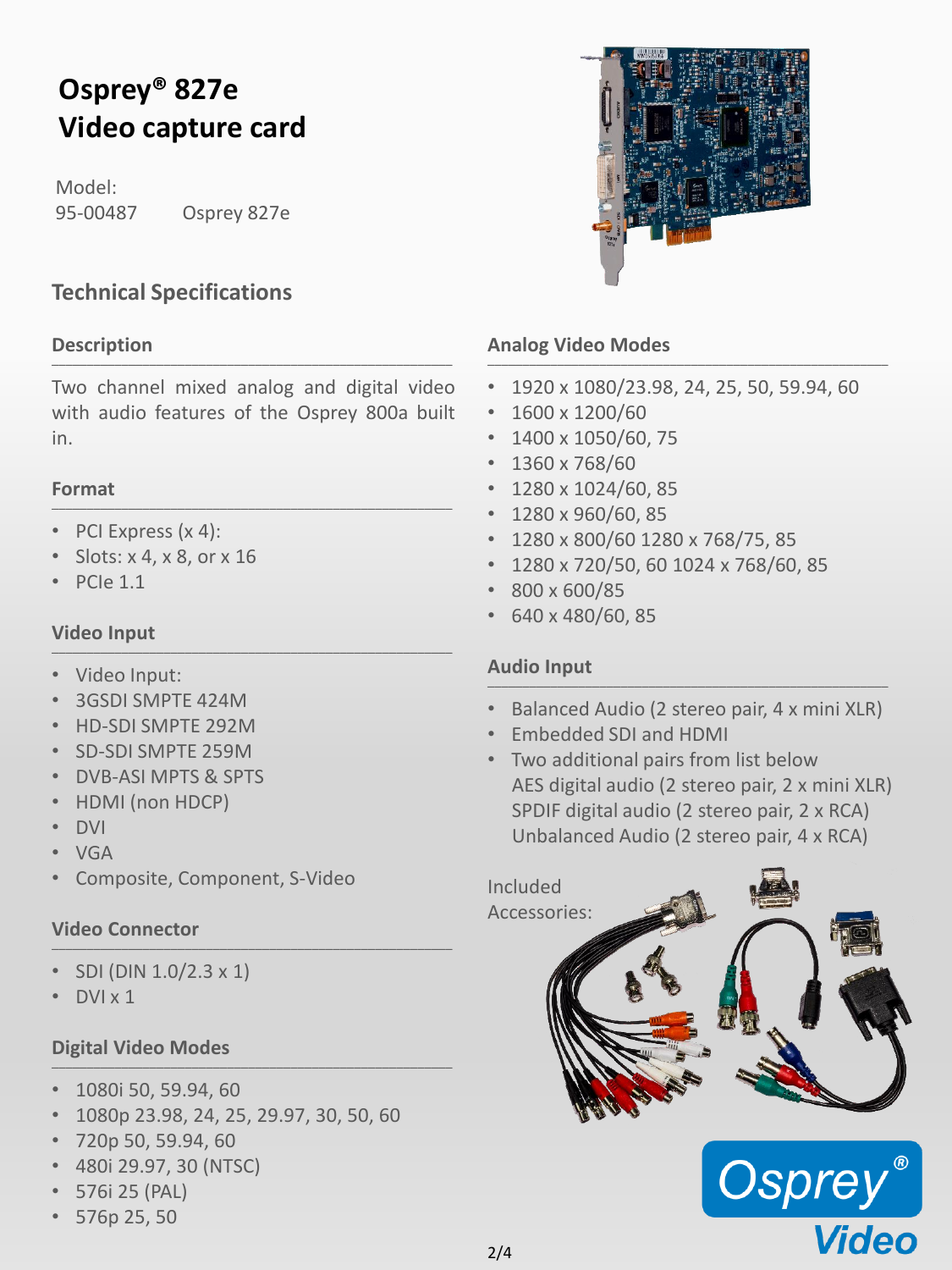# **Osprey® 820e Video capture card**

Model: 95-00475 Osprey 820e

### **Technical Specifications**

#### **Description** \_\_\_\_\_\_\_\_\_\_\_\_\_\_\_\_\_\_\_\_\_\_\_\_\_\_\_\_\_\_\_\_\_\_\_\_\_\_\_\_\_\_\_\_\_\_\_\_\_\_\_\_\_\_\_\_\_

Two channel DVI/HDMI/VGA Format \_\_\_\_\_\_\_\_\_\_\_\_\_\_\_\_\_\_\_\_\_\_\_\_\_\_\_\_\_\_\_\_\_\_\_\_\_\_\_\_\_\_\_\_\_\_\_\_\_\_\_\_\_\_\_\_\_

- PCI Express (x 4):
- Slots: x 4, x 8, or x 16
- PCIe 1.1

#### **Video Input** \_\_\_\_\_\_\_\_\_\_\_\_\_\_\_\_\_\_\_\_\_\_\_\_\_\_\_\_\_\_\_\_\_\_\_\_\_\_\_\_\_\_\_\_\_\_\_\_\_\_\_\_\_\_\_\_\_

- HDMI (non HDCP)
- DVI
- VGA
- Composite, Component, S-Video

#### **Video Connector** \_\_\_\_\_\_\_\_\_\_\_\_\_\_\_\_\_\_\_\_\_\_\_\_\_\_\_\_\_\_\_\_\_\_\_\_\_\_\_\_\_\_\_\_\_\_\_\_\_\_\_\_\_\_\_\_\_

• DVI x 2

#### **Digital Video Modes** \_\_\_\_\_\_\_\_\_\_\_\_\_\_\_\_\_\_\_\_\_\_\_\_\_\_\_\_\_\_\_\_\_\_\_\_\_\_\_\_\_\_\_\_\_\_\_\_\_\_\_\_\_\_\_\_\_

- 1080i 50, 59.94, 60
- 1080p 23.98, 24, 25, 29.97, 30, 50, 60
- 720p 50, 59.94, 60
- 720 x 480 29.97, 30/i (NTSC)
- 720 x 576 25/i (PAL)
- 720 x 576 25, 50/p

**Addition Audio Options** are available with the 800a Audio Expansion Card.

800a Specs -



#### **Analog Video Modes** \_\_\_\_\_\_\_\_\_\_\_\_\_\_\_\_\_\_\_\_\_\_\_\_\_\_\_\_\_\_\_\_\_\_\_\_\_\_\_\_\_\_\_\_\_\_\_\_\_\_\_\_\_\_\_\_\_

- 1920 x 1080 23.98, 24, 25, 50, 59.94, 60
- 1600 x 1200 60
- 1400 x 1050 60, 75
- 1360 x 768 60
- 1280 x 1024 60, 85
- 1280 x 960 60, 85
- 1280 x 800 60
- 1280 x 768 75, 85
- 1280 x 720 50, 60
- 1024 x 768 60, 85
- 800 x 600 85
- 640 x 480 60, 85

#### **Audio Input** \_\_\_\_\_\_\_\_\_\_\_\_\_\_\_\_\_\_\_\_\_\_\_\_\_\_\_\_\_\_\_\_\_\_\_\_\_\_\_\_\_\_\_\_\_\_\_\_\_\_\_\_\_\_\_\_\_

- Unbalanced Stereo x 1
- Embedded HDMI x 8 (4 LCPM per input)